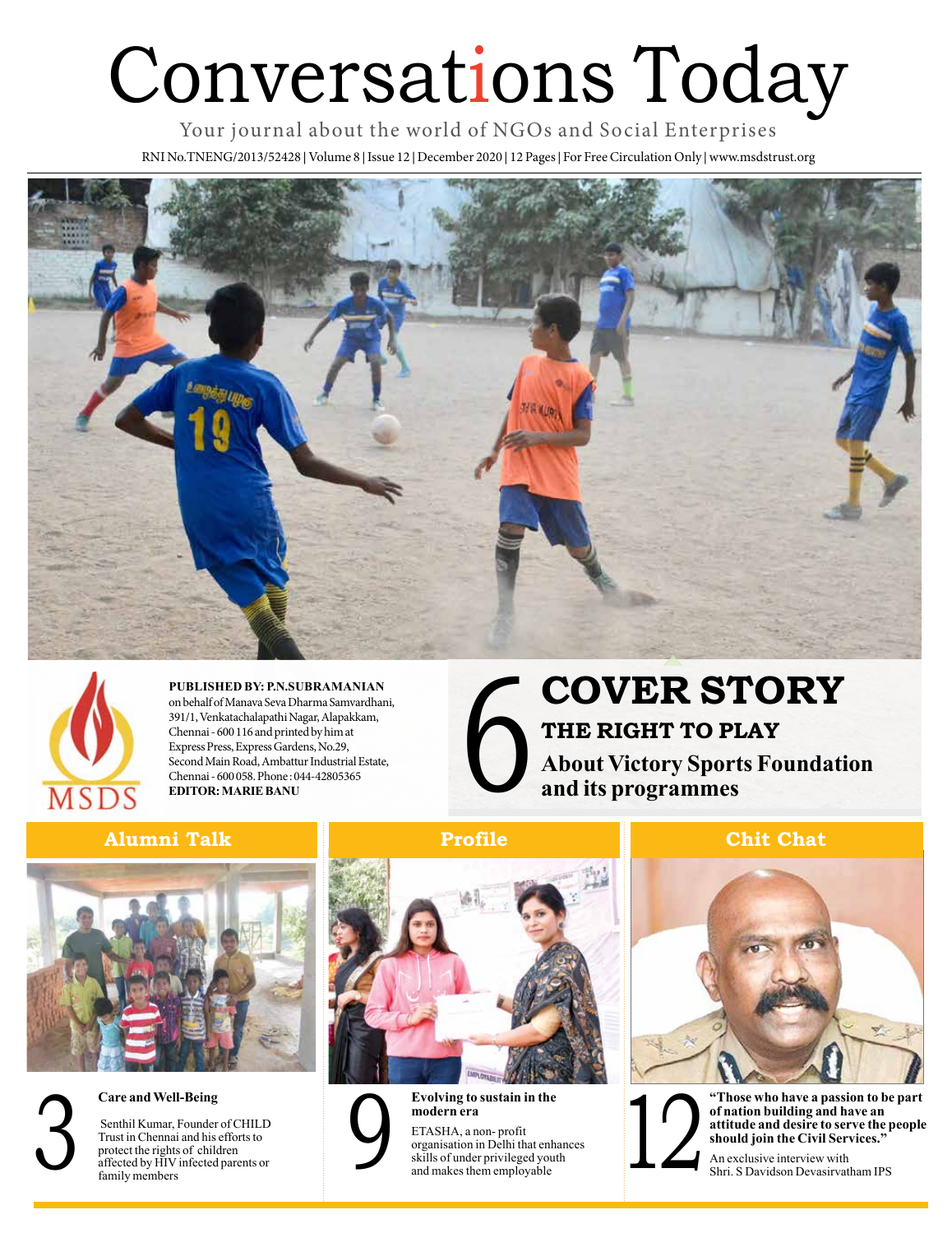### **FROM THE EDITOR**

### Dear Reader,

Have you ever noticed how you feel when you give? The Joy of giving just cannot be put into any words but only felt. It is a greater feeling than what you feel while receiving a gift.

Giving could be either in the form of money or time. Some people find great pleasures in caring for others. A simple gesture of kindness matters most for those who need it.

The pandemic has made us realise how fragile life really is and how appreciative we are for every day we have. It's important to remember that we'll eventually get through these times and that when we do, we'll be much stronger for it.

With the pandemic now fully into a second wave, the need for 'giving' is greater than ever to support others. Charitable organizations need more than money to meet the needs of this moment.

It is refreshing to see many initiatives being rolled out and many fundraising events conducted this year. One such is the Battle of the Buffet event which is planned on 12th and 13th of December 2020. This annual fundraiser has brought several grassroot NGOs to the limelight. Since 2009, it has raised over 30 crores of rupees benefitting hundreds of NGOs. This year, the event is being conducted virtually, and has raised over 1.5 crore rupees benefitting 55 NGOs.

We salute each donor for supporting the cause of these organisations and putting people's needs first.

While giving does not always have to be a gift, offering a kind word or a friendly smile goes a long way. So, let's give!

Marie Banu

### **EDITORIAL**

**Latha Suresh Marie Banu**

### **ATTITUDE OF GIVING**

Giving is not only material or money. Giving is<br>
Galso your Time, Talent, Treasure, and Trust.<br>
These four 'T's are shundartly smillable with you These four 'T's are abundantly available with us any time. You should be willing to give your Time – which is in your control – systematically to a cause; whether for an individual, cause, community, or campaign. When you give Time, you will not be consuming the energy of others; you will be contributing energy.

When you give your Time with care and share, the value is more for the receiver. You will also see the results of the society awakening and will feel good to see the substantial gains to all the people around. So, there is no shortage for giving, or rather, no results are short for giving.

When I say, give 'little of your little', I essentially mean material and money. You need not have to be a rich man to give; instead you should have the mind and attitude to give. You have to give 1 out of the 10 rupees you have in your pocket. It might be small, but the power of giving makes it big. This is because people will like the concept and there will be a big bandwagon behind you.

Giving is an attitude and not a resource. So, I always found that it is always possible to give one thing at a time or certain things at a time, all the time.

Age is not an important factor for giving. The donor can also be a child. I would like to share a story with you. At Shiva Shakthi Kakkum Karangal, we had a couple who used to bring their daughter to play with the inmates here whenever they brought food. They did this repeatedly and this created an impact on the girl. The parents at one point in time found their daughter more interested in social work, and were worried that her studies may suffer. They therefore told their daughter that they will restrict the visits to the Home once in three months. This incident upset the girl. But, she did not deter. She saved her pocket money that her parents gave in a hundial and emptied it at the Home when she visited. By doing this, she exhibited what was possible within her limits and displayed her qualities of giving. This proves that when you inculcate giving as a habit in childhood, it remains. Nothing can be taught. It should come from within!

This is the philosophy of Dal, Oil, and Sugar (DOS) programme coordinated by Manava Seva Dharma Samvardhani Trust that encourages voluntary giving of materials that are required by charitable institutions to keep the kitchen full of nutrients. Although the contribution may be small, it is substantial. It is similar to the concept launched by Kanchi Paramacharya which is called Pidi Arisi Thittam, where housewives while cooking food for the family set aside a fistful of rice in another vessel. This rice is donated once in a month to a poor person. This act of charity becomes a repetitive behaviour and ingrains in the mind of the father, mother, children, relatives, and visitors.

The family is a place where character is built, because the child see their parents practicing giving.

There is no age for giving. Even at a time when you are close to one foot in the grave, you can write off all your wealth for a cause.

The children,who otherwise fear of losing their share of the property, should be trained in a family where giving is practiced so that they will never object to bequeaths or legacies. Such children will encourage their parents to give. Thus, the seed for giving while young should come from the family.

If one does not have money, he can give his Time and Talent. For example, in DOS programme, we give material and volunteers contribute their time



to collect these materials and distribute them to charitable institutions.

Charitable organisations should involve their neighbourhood first. But, in reality, most of them shy away from their neighbours and go to distant pastures to contribute. This takes a long time, because 'seeing is believing'. For example, Shiva Shakti Kaakum Karangal, a home for the mentally challenged children in Chennai, has the neighbourhood support. They involve them in the day to day activities and the children create a bondage with them.

Charities think that the neighbourhood would be critical and therefore avoid interacting with them. It might be so in the initial stages, but over time they realize the important role you play in the community and would want to partake in your activities.

Most of the philanthropists have the money, but do not have the time to listen, feel, and experience. Such philanthropists do not sustain. Time is essential for all philanthropists; else it would be one-off and impulsive.

There should be a healthy mix of philanthropists– both young and old. I plan to launch a Bequeather's Club, where members would leave behind part of their wealth for community causes. The club would be managed entirely by bequeathers' themselves. People who are mentally inclined and also have the support of their family will give 5 to 10 percent of their wealth for a good cause. This initiative would be easy to translate charity into action plans.

Attitude of giving

There is a constant struggle between the heart and mind. This starts when the life is created and ends when life is ended. That is the journey! The heart says: "give unconditional love and compassion" while the mind says: "what is in it for me?"This is the constant struggle and where does it belong on a zero to hundred scale? It depends on what influences the mind, either internal or external.

If parents encourage giving, then their children will give. Thus, the environment which you create in the society will encourage giving. Heart more than mind is a primary social work factor. How many people will be able to generate this attitude? It can be vaguely compared as you are the society's face in the mirror.

*P.N. Devarajan*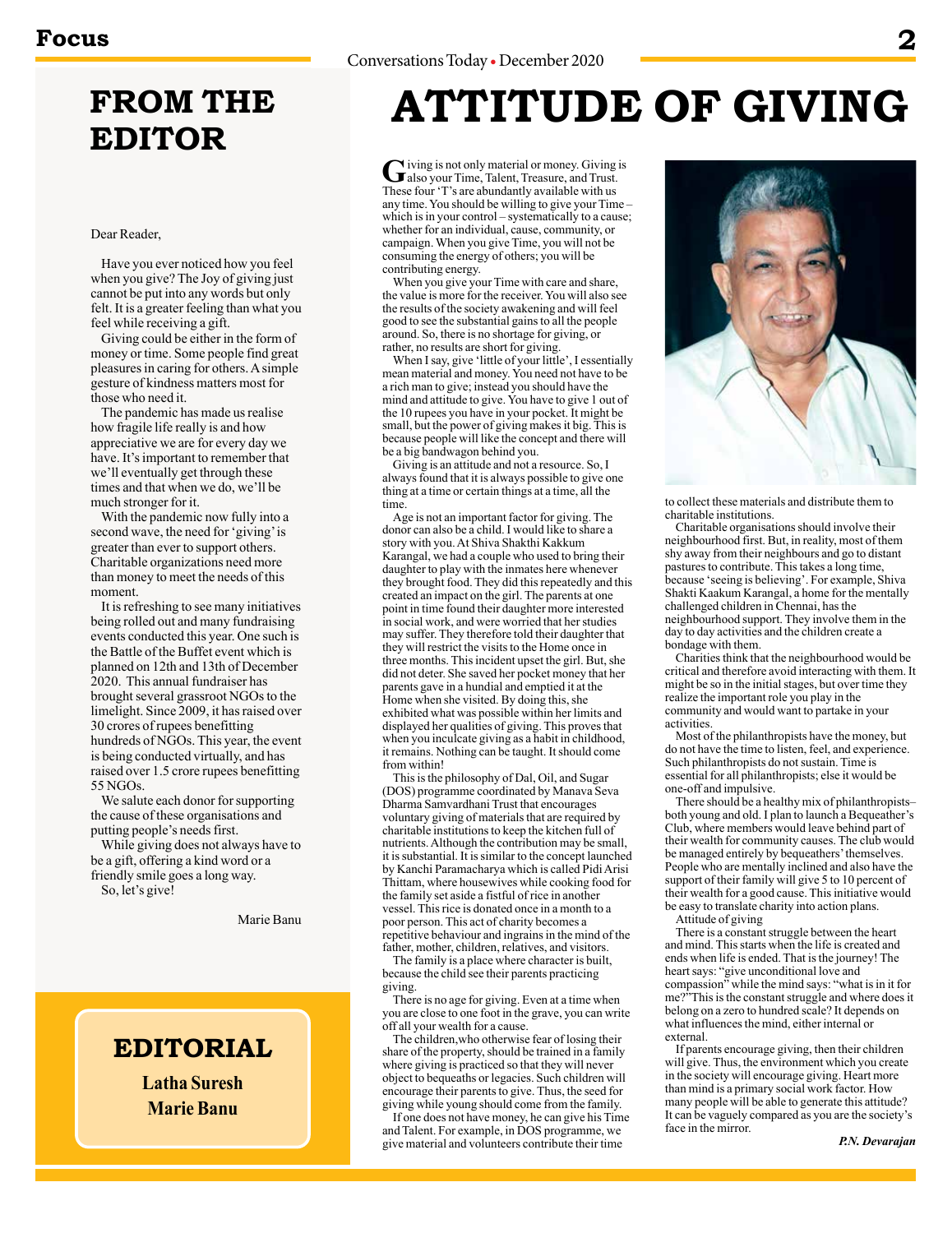AND CONTRACTORS OF THE RESIDENCE

# **CARE AND WELL-BEING**

**Health is a state of physical,**<br>phychological and social well-<br>heire. The synktion of bealth care is being. The evolution of health care in a developing country like India clearly underscores all the intimidating factors that define health as a social outcome. This is undeniable in the case of tertiary diseases like Cancer and HIV/AIDS. "I started my work when there was little attention given to children affected by HIV infected parents or family members. The disease completely shattered families' socio-economic support systems. I genuinely felt the need to protect next generation from the social consequences of this dangerous disease," says Mr G Senthil Kumar, Founder of CHILD Trust in Chennai.

Senthil graduated in Rural Development Science and spent a lot of time with farmers while engaging in part-time jobs. Interested in serving them, he made an earnest effort in understanding their lives and cycles of farm production. Wanting to do more, he pursued his Masters in Social Work. Soon after, he came to Chennai to find a job, but an advertisement from CSIM in a local daily changed his life for the better. "I had not even imagined social entrepreneurship then and I was intrigued. CSIM opened a new world of opportunities for me by making me realise the challenges and changing roles of a social worker," he recalls.

"I came from a completely different background yet learned to be enterprising. The faculty at CSIM make sure that you begin to see the social value in everything you do. Now when I look back at what I do, I see it as a reflection of what I learnt at CSIM," says Senthil.

His experience in tele-counselling for HIV positive patients (and their families) and association with an NGO working for street children exposed him to the social aspects of health. "I personally saw how social taboos easily eliminated the needy from the social system. I also saw how stigma worked at a family level and affected every prospect of their family members. Here, stigma is not only about the disease but also about the way it spreads. Being HIV positive casts a heavy weight on their identities and all that they were or could become was over shadowed by this new identity of being infected or affected persons. Let us not even delve into gender discrimination yet. I often wonder if we, as a society, have got used to leaving out and ignoring the needy," shares Senthil.

Completely aware of the transformation in medical treatment available for the disease, he was disheartened to see children (infected and affected) giving up their aspirations. He feels that lack of awareness and misinformation change the very course of their lives. "They suddenly lose their right to a normal childhood only because their parent or family member carried the disease," he laments.

Senthil founded the CHILD Trust to protect the rights of these children and provide for all their fundamental needs and education. CHILD's home for HIV affected children was established in 2005 in a rented house with only three children. As resources grew and more support came in, Senthil and team gradually built their own space. Today, the Home can accommodate over thirty boys and ensures their well-being.

The residential centre caters to every need – basic amenities, health, education, extra-curricular activities, sports, evening classes, computer classes and life skills education. Senthil wants to make sure that these children



get as much voice in their choices as would happen if they lived with their families. "More than 20 boys have passed out and are working in big companies. Their achievement and independence inspires us to continue," he says. After almost 10 years, CHILD decided to focus on girl children as well.

CLAPS project was initiated in 2016 to provide computer classes for children studying in government and government aided schools. Benefitting more than 900 children in the secondary level, this project has helped CHILD widen its base to reach out to more children in need.

ISAG – 'I Support A Girl' project was initiated in 2015 to bring together

donors and girl children on a one-to-one basis. Each donor gets to support the specific needs of one girl child identified by CHILD. A baseline survey in 2015 estimated around 2000 girls in Thiruvallur district were either infected by HIV or affected or completely abandoned due to the disease.

With donor support, CHILD is slowly increasing the number of girls under its care. Currently 120 girls are supported under this project. "The donors know which girl child they are supporting, hence their contribution also becomes specific. All bills like school fee and medical expenses are paid through cheques and CHILD's transparent system of accounting to donors make them take special interest in every child's specific needs. We facilitate, and we do that efficiently," adds Senthil.

*Shanmuga Priya. T*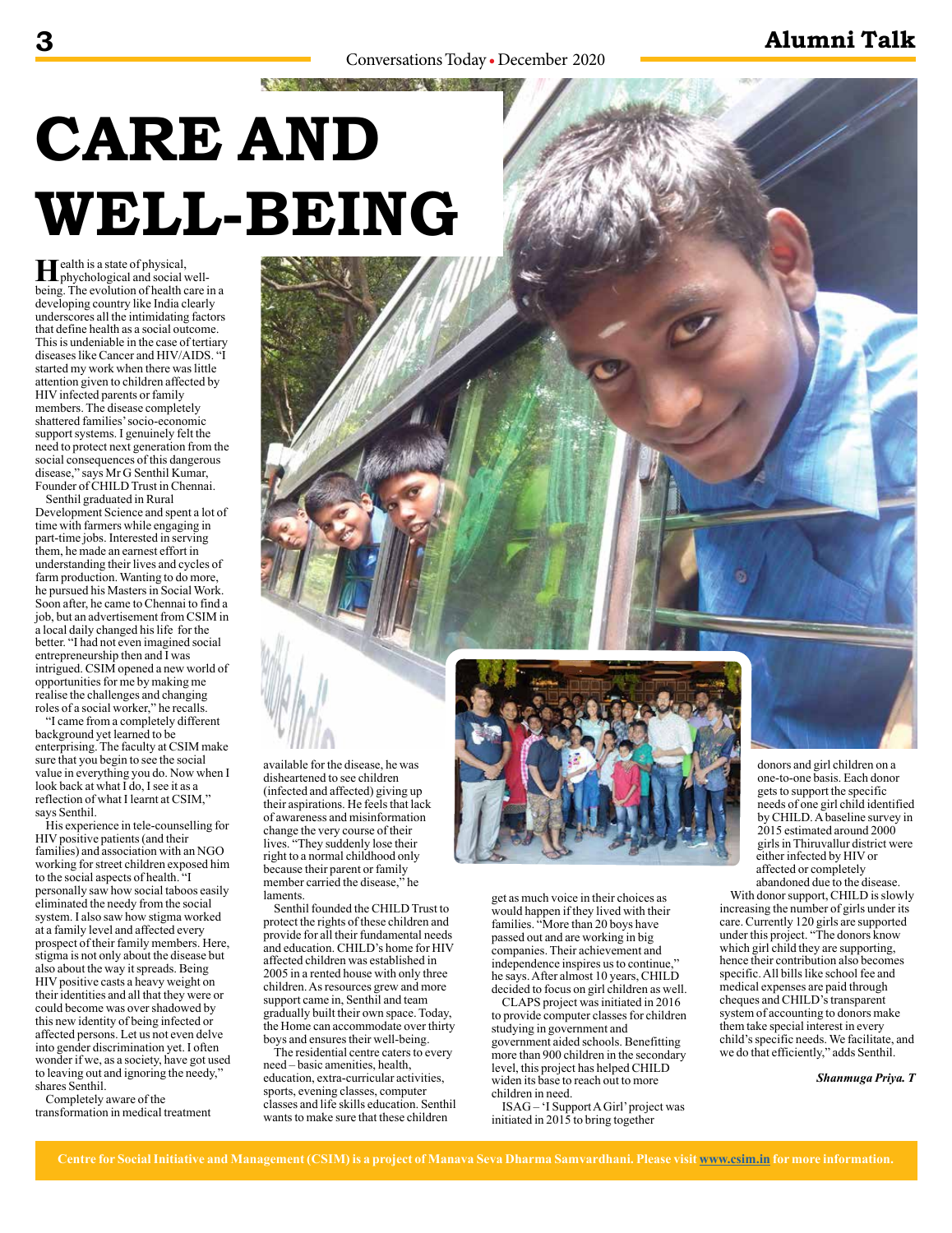# **COVID-19 AFFECT ON POVERTY**

**P**overty can be defined as a state of in which an individual or community is deprived of basic necessities essential for minimal living standard. Poverty may look simple, but is a complex subject, mainly due to its numerous dependent variables. In general, poverty is seen as a relative measure using standard poverty line set by World Bank, different countries see their percentage of population below set poverty line and decided about their economic wellbeing. All development programs try to design and implement programs/projects to pull communities above specific poverty line. These poverty lines are finalised on the basis of average cost of essential resources required by an individual (adult), it can also be represented in terms of income per day by an individual or household. The international poverty line, currently set at \$1.90 a day ( $\hat{Rs}$ . 150 per day), is the universal standard for measuring global poverty line. This line helps measure the number of individuals living in extreme poverty and helps compare poverty levels among countries, larger the population percentage below this line indicates higher inequality and non-inclusive development of country.

Records show that during last twenty five years, number of people living below poverty line has come down by substantial number, but rising inequality, global debt, non-inclusive growth and now this pandemic made a visible dent to many achievements boasted by international development community. The fact that development agencies, governments and communities were not ready for pandemic or any other similar event is now well accepted. Only between 2015 and 2017, number of people living below poverty line has been reduced from 741 million to 689 million. Although number looks fine, but rate of poverty reduction kept on decreasing during past few years. All these numbers together indicate that achieving SDG goal of bring poverty below 3%

by 2030 is already at risk, even before the start of pandemic. New estimates from PSPR2020 show that pandemic may add 88 to 115 million individuals below US\$ 1.90-a-day mark.

Other poverty lines added by WB in 2018 at US\$3.20 (for lower middle income economies) and US\$5.50 (for upper middle income economies) also give greater insights in assessing resilience level of development efforts in handling Covid-19 or other similar condition. Developing economies have reported loss of jobs in urban centres and increase in number of urban poor; affecting the overall inequality and hence hampering inclusive growth efforts.

### **Status of Global Poverty During COVID-19 Pandemic**

Poverty is multi-dimensional and need a sustainable and inclusive approach to handle the situation in developing economies, especially in Africa and South Asia where development indexes are low in comparison to global averages. During pandemic countries have observed sudden operational stagnation of development projects related to health, education, infrastructure, finance, trade and so on; bring development outcomes back to where it started and in worse cases even below the point of reference. Middle East and North Africa have also seen increase in extreme poverty rate, reasons being conflicts in some countries. Development policies and recommendations rely on quality of data being collected, in past few years large resources have been provisioned by international development agencies and governments to bring quality data for better analysis. The pandemic left little room for conducting field survey and measure real-time impact; leaving development practitioners, government think tanks and development agencies blind on quality of data. Poor data quality leads to less efficient policies and hence agencies remain



clueless on how to handle the handle current and post pandemic situations.

#### **Way Forward**

Governments around the world have taken best possible measures to contain effects of pandemic, although in most of the cases those remained insufficient. Countries with best health service infrastructure and the ones with tattered primary health facility (mostly dependent upon donations and kind giving) were treated at par with this crisis. We have seen largest medical work force struggling to attend Corona cases and most expensive research labs relentlessly working to find vaccine for past 9 months.

Covid-19 made us realised that positive returns of planned development efforts cannot withhold similar global catastrophe. Climate change is next big issue, capable enough to ingest positive outcomes of MDGs and SDGs till date. Development agencies and governments around the world need to understand and literally mean true sense of Growth and Shared Prosperity. Bringing large population data sets on real time analytical platform can be one of the potential solutions, as it entails high probability of better data collection and more effective crisis management. This also holds true for better design of public policies. At the end, we must admit that better solutions can be designed only

when we define our problems strategically.

*Dr. Agyeya Trippathi*



Centre for Social Management (CSIM) is a unit of Manava Seva Dharma Samvardhani (MSDS). It is a learning centre that promotes the concept of social entrepreneurship.

### **Centre for Social Initiative and Management**

### **Contact Persons:**

Ms. **Marie Banu** Director, Chennai @ 9884700029

**CSIM offers training and consultancy to social enterprises** – for-profits and non- profits to facilitate them to apply successful business practices and yet retain their social mission. It also offers training and hand holding support to prospective social entrepreneurs and enable them

to launch their social initiatives.**www.csim.in**

Mr. **Ramesh Balasundaram**  Director, Bangalore @ 9845211311

Mr.**K L Srivastava** Director, Hyderabad @91- 9912656112

Dr. **Madhuri. R** Head, Coimbatore, @ 91-9840222559

Dr. **Agyeya Tripathi**  Head - North & NE India @ 91-8058662444

Mr. **Sandeep Mehto,** Head – Hosangabad, @ 91-96696 77054

CSIM also facilitates **Social Accounting and Audit** for social enterprises, CSR projects, and NGOs through Social Audit Network, India (SAN India).

For further information, please contact: Ms.**Latha Suresh**  Director, SAN, India @ 92822 05123. **www.san-india.org**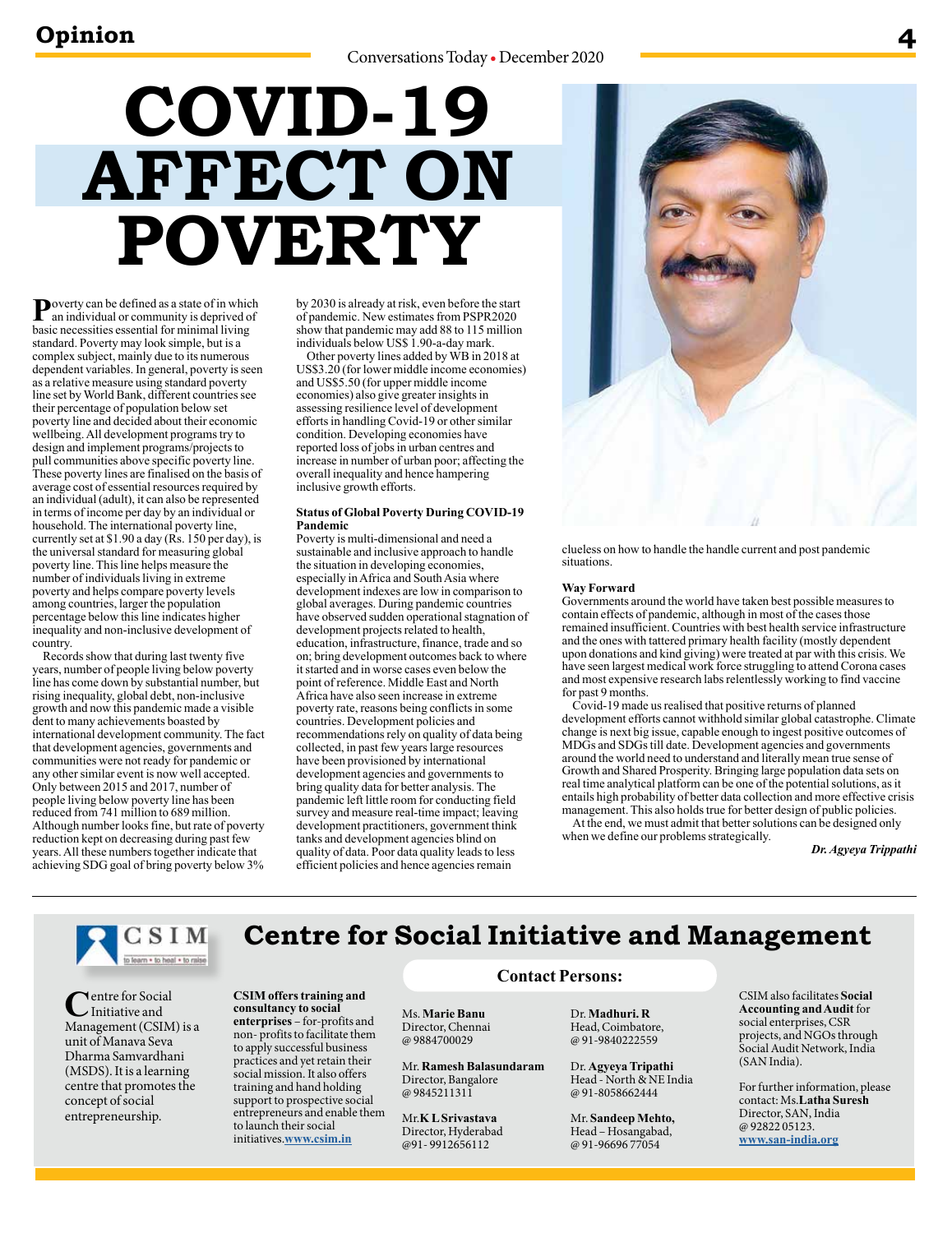### **5 Inspirations**

### **Conversations with Shri Ramana Maharishi**

The is enough that one surrenders<br>
oneself. Surrender is to give o<br>
being. Do not delude yourself by t is enough that one surrenders oneself. Surrender is to give oneself Lup to the original cause of one's imagining such source to be some God outside you. One's source is within yourself. Give yourself up to it. That means that you should seek the source and merge in it. Because you imagine yourself to be out of it, you raise the question "Where is the source?" Some contend that the sugar cannot taste its own sweetness and that a taster must taste and enjoy it. Similarly, an individual cannot be the Supreme and enjoy the Bliss of that state; therefore the individuality must be maintained on the one hand and God- head on the other so that enjoyment may result! Is God insentient like sugar? How can one surrender oneself and yet retain one's individuality for supreme enjoyment? Furthermore they say also that the soul, reaching the divine region and remaining there, serves the Supreme Being. Can the sound of the word "service" deceive the Lord? Does He not know? Is He waiting for these people's service? Would not He - the Pure Consciousness - ask in turn: "Who are you apart from Me that presume to serve Me?"

Still more, they assume that the individual soul becomes pure by being divested of the ego and fit for being the body of the Lord. Thus the Lord is the Spirit and the purified souls constitute

His body and limbs! Can there be a soul for the souls? How many souls are there? The answer must be, "There are many individual souls and One Supreme Soul." What is soul in that case? It cannot be the body, etc. What remains over after all these are eliminated must be said to be the soul. Thus even after realising the soul as that which cannot be discarded, the Supreme Soul must be known to exist. In that case, how was the soul realised to be the ultimate reality after discarding all that was alien to it? Should this be right, the soul which was described as that inalienable reality is not the true soul. All such confusion is due to the word 'soul' (atma). The same word atma is used to signify the body, the senses, the mind, the vital principle, the individual soul and the Supreme Being. This wide application of the word has given rise to the idea that the individual soul (jivatma), goes to constitute the body of the Supreme (Paramatma). "I, O Arjuna! am the Self, seated in the heart of all beings; ..." (Bhagavad Gita, X-20).

The stanza shows that the Lord is the Atma (Self) of all beings. Does it say, "the Self of the selves"? If, on the other hand, you merge in the Self there will be no individuality left. You will become the Source itself. In that case what is surrender? Who is to surrender what and to whom? This



constitutes devotion, wisdom, and investigation.

Among the Vaishnavites too, Saint Nammalvar says, "I was in a maze, sticking to 'I' and 'mine'; I wandered without knowing my Self. On realising my Self I understand that I myself am You and that 'mine' (i.e., my possessions) is only You."

Thus - you see - Devotion is nothing more than knowing oneself. The school of Qualified Monism also admits it. Still, adhering to their traditional doctrine, they persist in affirming that the individuals are part of the Supreme - his limbs as it were. Their traditional doctrine says also that the individual soul should be made pure and then surrendered to the Supreme; then the ego is lost and one goes to the regions of Vishnu after one's death; then finally there is the enjoyment of the Supreme (or the Infinite)!

To say that one is apart from the Primal Source is itself a pretension; to add that one divested of the ego becomes pure and yet retains individuality only to enjoy or serve the Supreme, is a deceitful stratagem. What duplicity is this - first to appropriate what is really His, and then pretend to experience or serve Him! Is not all this already known to Him?

*Source: Talks with Sri Ramana Maharshi*

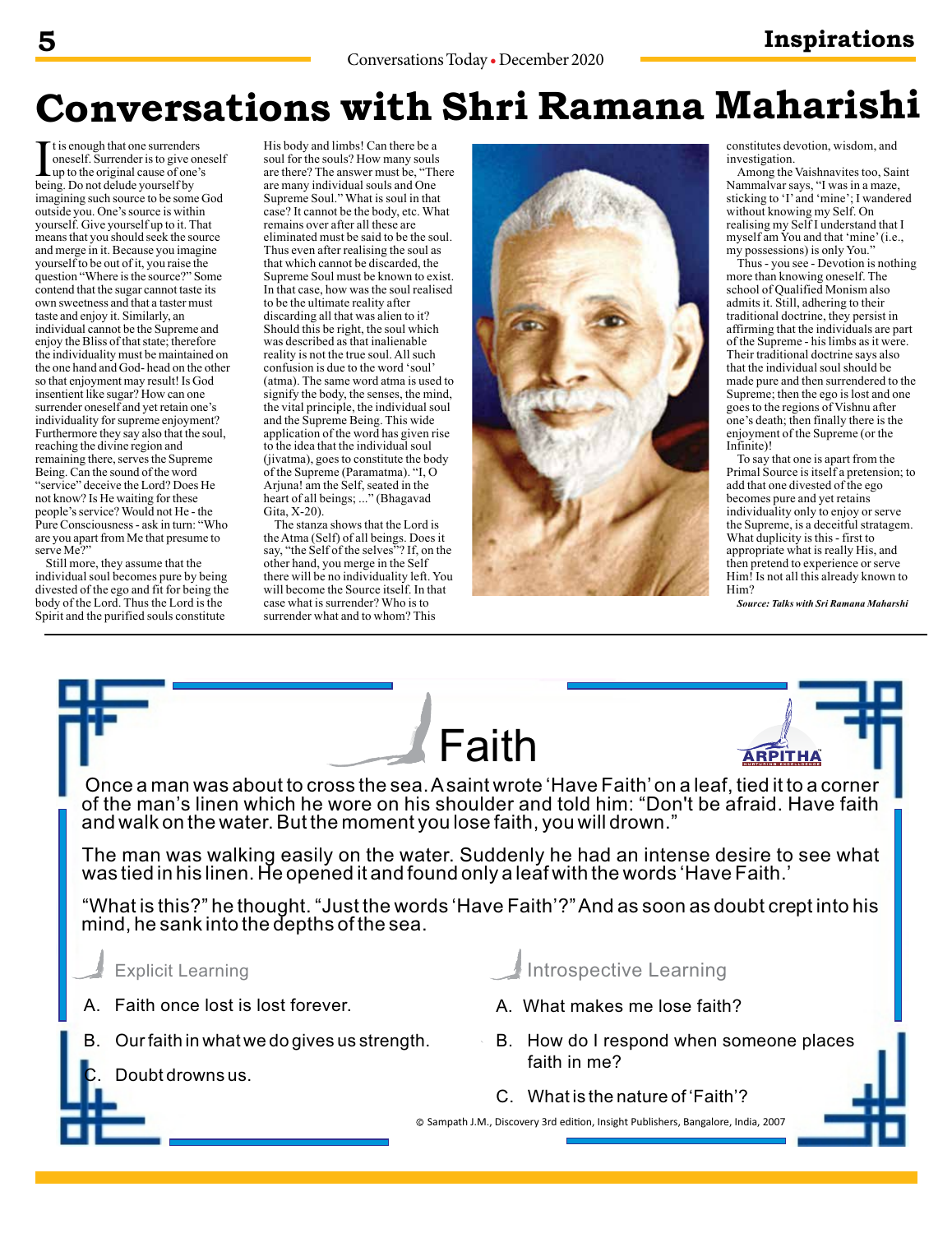**Cover Story Cover Story 6 6 8 Conversations Today • December 2020 7 Cover Story 6** 

**O**ver the years, we have been acquainted by several rights that were not enshrined as fundamental rights in the Indian constitution, but soon became part and parcel of everyday life. The Right to Information (RTI) everal rights that were not enshrined as undamental rights in the Indian constitution, but soon became part and is one of them; the Right to Education (RTE) soon joined that list. However, when SK Thanigai Velan founded Victory Sports Foundation in 2007, his idea was simple: the Right to Play should also be top priority for the children of the country. There was just one problem that continues to make sporadic appearances today: affordability.

 "Affordability is one of the major impediments to a child's right to play. Many talented and aspiring wards never get a chance to prove their ability because many sports have become the prerogative of the affluent," says Thanigai Velan, "Sports as a culture should reach all deserving and capable aspirants in India."

Then, there's the other extreme — that of government-owned sports infrastructure being available only to professional sportspersons representing individual districts or states, and not members of the general public. "These facilities do not encourage normal people to make use of them, and are partial to only national-level players, in some cases, by letting them make use of them."

 From unavailability of open spaces to general physical upkeep and socio-economic parameters within the country, there were many other factors contributing towards poor progress of sports among the children and youth in India. "In our city, most of the public grounds are utilized for dumping garbage, vehicle maintenance, metro-rail projects and parking lots," says Thanigai Velan, "Children, especially from disadvantaged backgrounds like those from slums, for instance, are unable to come out and play."

Then, there's the age old grouse with Indian education — that the school system in India is obsessed with rotary learning and traditional curriculum, with no focus on sport. "Most Government schools focus only on academic progress," Thanigai Velan adds, "They under-utilize playgrounds available to them. Schools do not even spend a thousand rupees per month towards sport and recreation." He also points out that even if corporation

playgrounds exist, they suffer from lack of maintenance, and are overcrowded with adults intruding on spaces meant for children to play. "Children wanting to play or learn other sports do not even get access to these facilities," Thanigai Velan says.

 It was this long list of grouses with the system, which caused Thanigai Velan to start Victory Sports Foundation, which believes in providing

opportunities. "Our vision is simple," Thanigai Velan says, "We create space for sports in slums, village schools and communities, we employ certified coaches to train children in these communities and government schools free of charge, we maintain grounds and provide sports equipment, we work with various government and social bodies to improve the existing situation."

 However, this doesn't end here. Victory Sports Foundation also identifies deserving government schools and communities from the point of view of sports enablement, provides coaches to these institutions on a regular basis, monitors day-to-day activity through qualified expert teams, carries out a period assessment of participating athletes, creates many playing opportunities for these children free of charge, engages these children in various community activities and social schemes to inculcate a sense of "social consciousness", and finally grooms them to become disciplined, honest and responsible citizens through regular and structured life-skill sessions using professional volunteers.

 "Our goals include reaching health and education to as many children as possible, especially those deprived of it, creating space for encouraging gender equality, creating conscious and engaging in environmentally relevant projects using its members,

# **THE RIGHT TO PLAY**



extending sports and social training to generate livelihood,"

says Thanigai Velan.

 Victory Sports Foundation is known for its holistic approach to social wellbeing. "Sports is a great vehicle to drive, in order to embark on this journey," he adds. Some of the organization's major projects are Play For Health, Sports For All, Play for India, and Sports 4 Girls. The organization presently focuses on football and athletic, but hopes to foray into boxing and other sports. Its operations are spread over five districts: Chennai, Thiruvallur, Thiruvanamalai, Thirupathur and Krishnagiri.

 Thanigai Velan firmly believes encouraging sport is a great employment-driver too. "Most of our coaches have been our trainees. They are now qualified and certified," he says, "We have been a platform for many of our alumni to clear disagrees such as B PEd and take on careers in physical training at schools we are associated with, or even schools of

their own choosing."

 Many of Victory Sports Foundation's trainees find employment in premier sports teams across the country, with some members having participated and won national and international-level competitions, and going on to secure employment through sports quotas at government-owned enterprises. "We also support our members through scholarships, in order to make their college education happen, thereby leading them on the path of other career

opportunities," says Thanigai Velan.

 There's no doubt that over the last decade and a half, Victory Sports Foundation has taken a giant leap towards building a healthier world for children and youth, thanks to its almost obsessive focus on sports and building infrastructure surrounding the same. By way of this focus and goal, the organization has also provided employment opportunities for many a youth, even as it has helped win

laurels through sporting success.

 Should this dream and vision continue, there's every indication that a new India can and will be born, where every child grows up knowing they have the right to play, and where sports can and will become an integral part of



school curriculum.





*Sports as a culture should reach all deserving and capable aspirants in India*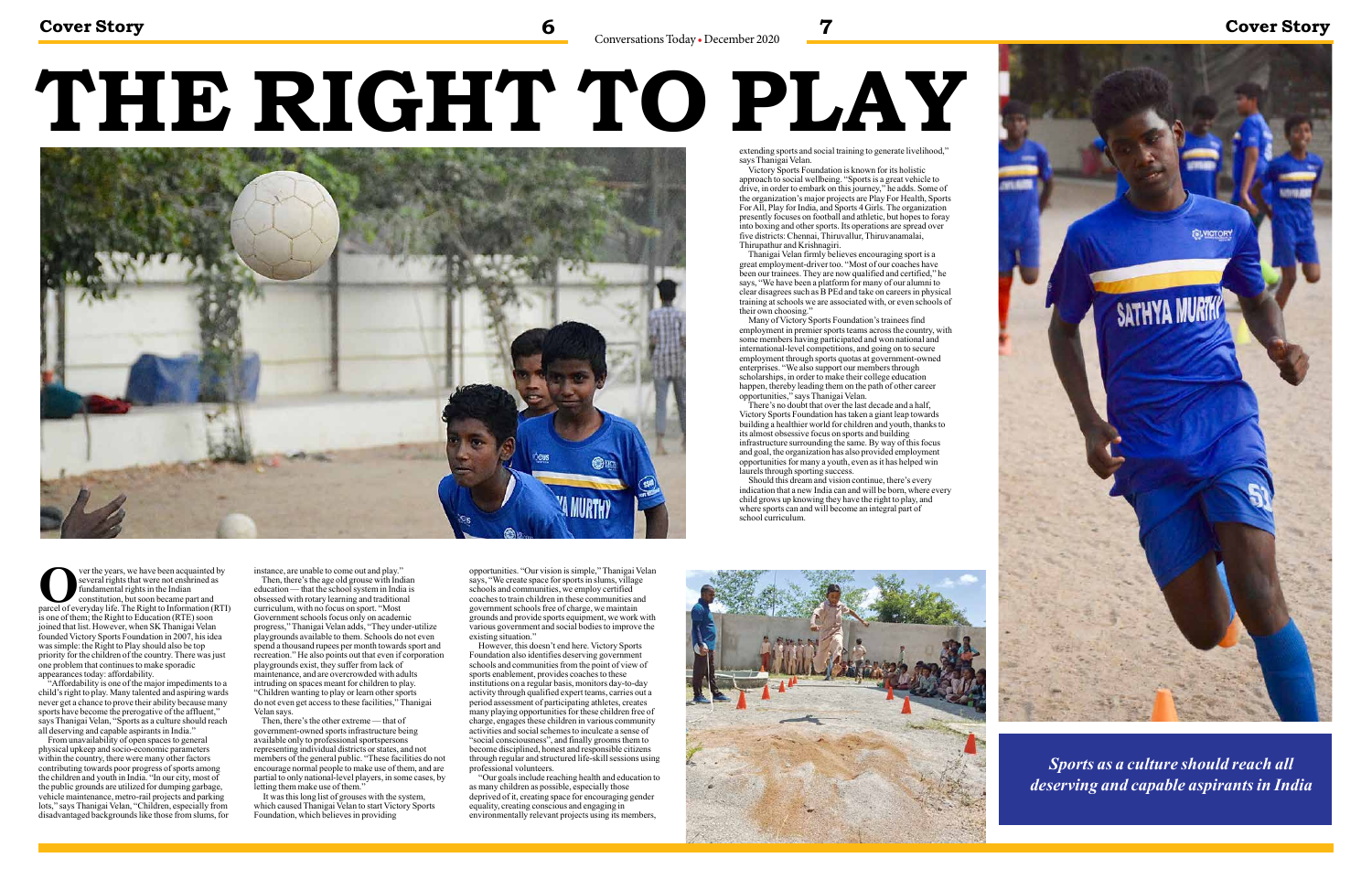*Children* 

*intellectual* 

*disabilities* 

*in Manila* 

*physical and* 

*with* 

*move* 

*social* 

*barriers* 

*through* 

*dance*

## **THE HEART AT PLAY TAKES PLAY TO HEART**

Instructions come fast and furious over blaring music. "Raise your<br>arms. Stretch them to your left and right." "Step forward." "Don't arms. Stretch them to your left and right." "Step forward." "Don't forget to smile.'

Patricia Rivera is leading some 30 students in dance movement therapy (DMT) classes with The Heart at Play Foundation (THP). The free, weekly two-hour sessions in Manila, Philippines, are for children born with intellectual disabilities from marginalised families. The participants don't break a sweat; an intense look of concentration on their faces. They move to the thumping beat, holding onto a piece of rope decorated with brightly coloured flags. Each child is flanked by a volunteer or caregiver, who is without a disability.

Patricia started teaching the classes in 2011, after being inspired by her mother Ana Rivera, a dance specialist, who recognised the therapeutic quality of dance.

Together, they co-founded the NGO to eliminate the stigma and stereotypes surrounding people with special needs (PWSN), who are often discriminated against and excluded from mainstream society.

### **THE ROPE OF HOPE AGAINST STIGMA**

Every Saturday, children with different conditions, such as Down syndrome, cerebral palsy and autism, gather with caregivers and volunteers in a hall on the grounds of a church in Quezon City to practise their moves.

Says the co-director, "[My mum and I] were able to devise [an intervention] tool we called, Rope of Hope, or in Tagalog, 'lubid ng pag-asa'. "The Rope of Hope connects our beneficiaries to the healing impact of dance movement therapy with volunteers from the [non-disabled] community.'

And even if their attention wanders, Patricia explains, "as long as they are holding on to the rope for the duration of the session, they can be participative. We have captured their attention, and the behaviour leads them to learn the dance."

According to her, combining the use of the patented Rope of Hope and DMT offers a holistic form of healing that merges the artistic form of dance with behavioural and cognitive sciences.

### **HEALING THROUGH DANCE**

And the results speak for themselves. Long-time participants have started to develop life skills that encourage independent living, like dressing themselves or helping out at home. Learning the dance movements has also developed self-confidence, agility and physical co-ordination. While mothers say their children have become more sociable and responsive.

THP has made an impact in other powerful ways too, like creating a safe and supportive community for these families and their children. Patricia says caregivers even call each other if they need



help with child-sitting or to run errands. "We are grateful, because we are like a family who help each other. If not for [The Heart at Play Foundation], we would just be staying at home," says Marie Tan, whose son, Hart attends the classes.

When the DMT session ends, a queue forms for a delicious lunch that THP provides and the mothers help to cook each week.

Six-year-old Hart, who lives with Down syndrome, bounces up, a cheeky grin spread across his cherub face. He bursts into song and performs a few hip hop moves, ending with his arms crossed over his chest, head tilted back, his chin held high.

Marie says Hart wasn't always so convivial: "He was not that friendly and was shy. His balance was poor, so he couldn't raise his foot… and when he runs, he looks like he will stumble."

"I heard about Heart at Play from a friend," says Marie. "We tried it since Hart likes to dance. At first, he was shocked to see so many people, and he had to learn dance movements immediately."

According to the Down Syndrome Association of the Philippines, Inc, a Filipino is born with Down syndrome every four hours. This works out to more than 100,000 families in the country living with a person with Down syndrome. The life-long condition causes physical and mental delays, and sometimes chronic health issues.

For instance, Hart's eyesight, hearing and thyroid have been affected. And he was also born with a hole in his heart, which closed when he was two years old. Another participant, 16-year-old Angela, has global development delay. It is a term used to describe children who take longer to develop in certain areas, including learning to walk and talk, relating to people, and intellectual functioning. Angela's mother, Mel Galano, says her daughter enjoyed the sessions when they joined, and so they stayed. Their perseverance has paid off.

"Before Angela couldn't grip objects, because her hands were too weak. Even holding a pencil was hard for her," explains Mel. "Now, she can write on her own. Her penmanship is beautiful. Her selfconfidence was boosted and she is not afraid of people anymore."

### **MOVING TO THE BEAT OF CHANGE**

On this particular day, there is a heightened buzz in the air. The children are rehearsing for an upcoming public performance. The benefit concert will help raise funds to pay for operational costs of the DMT classes. THP also gives families a transport stipend so they don't miss sessions if they cannot pay for travel. Marie exclaims with excitement, "Hart is performing on his own. Before it used to be the both of us. He is confident he can do it. He no longer fears people watching him. He became a happier kid."

For the long-term, Patricia says the goal is to hire more staff, including professional specialists for PWSN. For now, though, THP continues to raise the (musical) bar on the power of dance to touch the lives of disadvantaged families. For Jeanne Barretto, it has meant hearing her 16-year-old daughter Ariane, who has Down syndrome, speak for the first time. "Patty [Patricia] asked if there is something we wish for Ariane to do," recalls Jeanne. "I told her if I can hear Ariane say, 'Mama, I love you,' that will bring joy to me. "A month ago, Ariane was able to say, 'Papa, Mama, I love you.'

My husband and I are so happy that Ariane was able to talk, finally."

### **LET'S TALK ABOUT IT:**

How can we better integrate people with special needs into society and create a more inclusive community for them and their families?

#### **ABOUT THE HEART AT PLAY FOUNDATION**

The Heart at Play Foundation (THP) is a non-government organisation based in Manila, Philippines, that has been promoting dance movement therapy, or DMT, to people with special needs (PWSN), since 2011. By bringing marginalised families who have children with intellectual disabilities together with non-disabled volunteers, THP aims to upend stigmas and stereotypes of PWSN, and create a more inclusive and accepting society.

*A story by Our Better World (the digital storytelling initiative of the Singapore International Foundation (www.ourbetterworld.org)*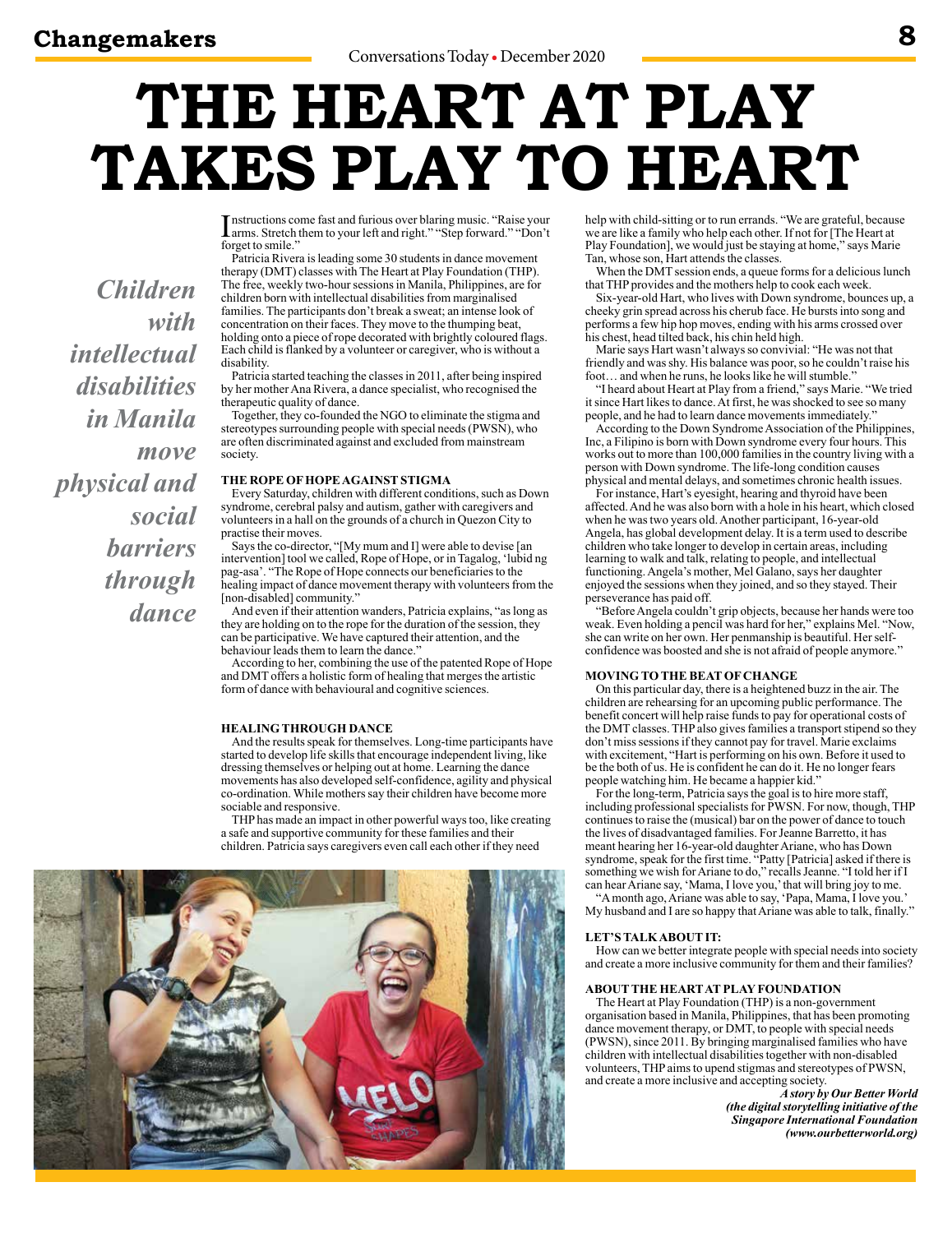### **9 Profile**

# **A PLACE TO CALL HOME**



**I** solation is an unfortunate reality of<br>old age. It takes a toll on a person's solation is an unfortunate reality of physical and mental wellbeing. A 2011 study by the Ministry of Statistics and Programme Implementation (GOI) found that the size of the elderly population (aged 60 years and above) in India is growing at a great pace and is taking up a higher share of the total population of the country. While 85% of the elderly are currently supported by their immediate family members, that still leaves out a fairly large no. of elderly who are financially insecure, living in sub-par conditions, and in considerable distress. Sadly, destitution is a possibility for some of the elderly today. Akshaya Trust, a Chennai based NGO runs homes for the elderly in three different locations in Chennai-Mudichur, Pallikkaranai and Valasaravakkam. The organization was started in 2001 by G. Gopalan, an entrepreneur with a keen eye for environmental consciousness as well as other social-issues.

Upon successfully selling his ecofriendly water-treatment business to an MNC, Gopalan decided to dedicate his life to the care of the elderly.

Starting with just one elderly person, Akshaya Trust now is home to 120 residents across its three homes. Residents live here free of cost, as the organization is financially supported by individual donors. The homes are all equipped with comfortable furnishings and recreational facilities. Aside from having healthy, nutritious food and a neat, dormitory-style space to live in, the residents also have access to a TV, audio system, newspapers, magazines and other recreational devices.

Shanthi Raghupati of Akshaya Trust says, "We are very particular about creating a family-like atmosphere at our homes. We want all of our residents to be well looked after and happy. We have cooks who make wholesome meals, house-keeping staff to do the cleaning and care-givers for those who are sick and/or bed-ridden". Doctors make regular visits to the homes to check up on the health of the residents. A physiotherapy lab has been built to take care of their motor-movements. The trust is working towards building a palliative care unit for the seriously ill residents. The local Lions Club also regularly conducts medical camps here.

Occasionally, some residents might have a courtesy visit from their family members. These are sporadic, says Shanthi. However, there is no dearth of volunteers who visit the elderly and spend quality time with them. They organize games, music, and engage in conversations with the residents. Many visitors choose to spend their birthdays or anniversaries at the homes, sharing food and entertainment with the residents. While the trust depends on donations from its well-wishers, it is the time and effort spent having one-on-one interactions with the residents that prove most effective, in keeping them in good spirits.

Shanthi explains that the trust has a well thought out process for the residents who pass away. She says that the trust gets in touch with the family of the deceased, observes their specific religious customs and in most cases, even takes up the responsibility of completing the final rites of the deceased.

Often Akshaya Trust receives new residents who either do not have children to look after them, or have been abandoned by their families/relatives in their old age. Some of them are as young 60+ years old, while some others arrive here at the grand old age of 90 years and above. They come in with great distress and a sense of hopelessness. For Kamala, a septuagenarian, her own relatives refused to share their home with her. She came into the home saying that she wanted to die. However, at Akshaya Trust she not only found that she was not alone, but also developed friendships with people her age. She now leads a much better quality of life than she would have, at her family home.

The positive impact that Akshaya Trust making reaps rewards in the most wholesome and unusual ways. Last year, Kutti Ammal, an 86 year-old flower vendor in Chennai, decided to donate her lifetime savings of INR 90,000/- to Akshaya Trust. Having nobody to call her own, she had been living in one of the homes run by the trust for the past three years. Moved by the work of the organization, she decided to give away her hard-earned wealth and pay it forward.

Apart from the old age homes, the organization also runs a financial assistance program for underprivileged youth. Sponsorships are given out to select individuals to pursue schooling or college education. These beneficiaries are also provided with soft skill courses which helps them develop timemanagement, public-speaking and personal-effectiveness skills. Each beneficiary is encouraged to give back

to the organization either by way of repaying through small instalments or by helping another deserving candidate in their personal capacity. Founder Gopalan believes, "When one person supports another, it leads to a chain of growth that benefits a large number of people in the long run".

The effects of the ongoing pandemic is painfully visible for this organization. Says Shanthi, "Due to the pandemic, visitors have stopped visiting our homes, for obvious reasons. The supports that our elderly would normally get, are now reduced as well. For instance, we have strict restrictions on how many people can visit our homes. We used to have volunteers who would serve food with special care to our residents. Now we have had to stop that temporarily. Our hope is that this situation will improve, soon".

Plans are currently underway for a fourth home to be opened in Chennai, sometime soon. Shanthi says that a bigger facility with a capacity to house 500 residents and above, is being planned to be constructed outside of Chennai. This will help them manage the increasing demand in recent times.

Akshaya Trust wishes to expand its services to persons with disabilities. Helping people with blindness, physical and development disabilities is on the cards in the near future. At present however, they are fully focused on helping the elderly overcome the adversities of ageing, one individual at a time.

*Archanaa Ramesh*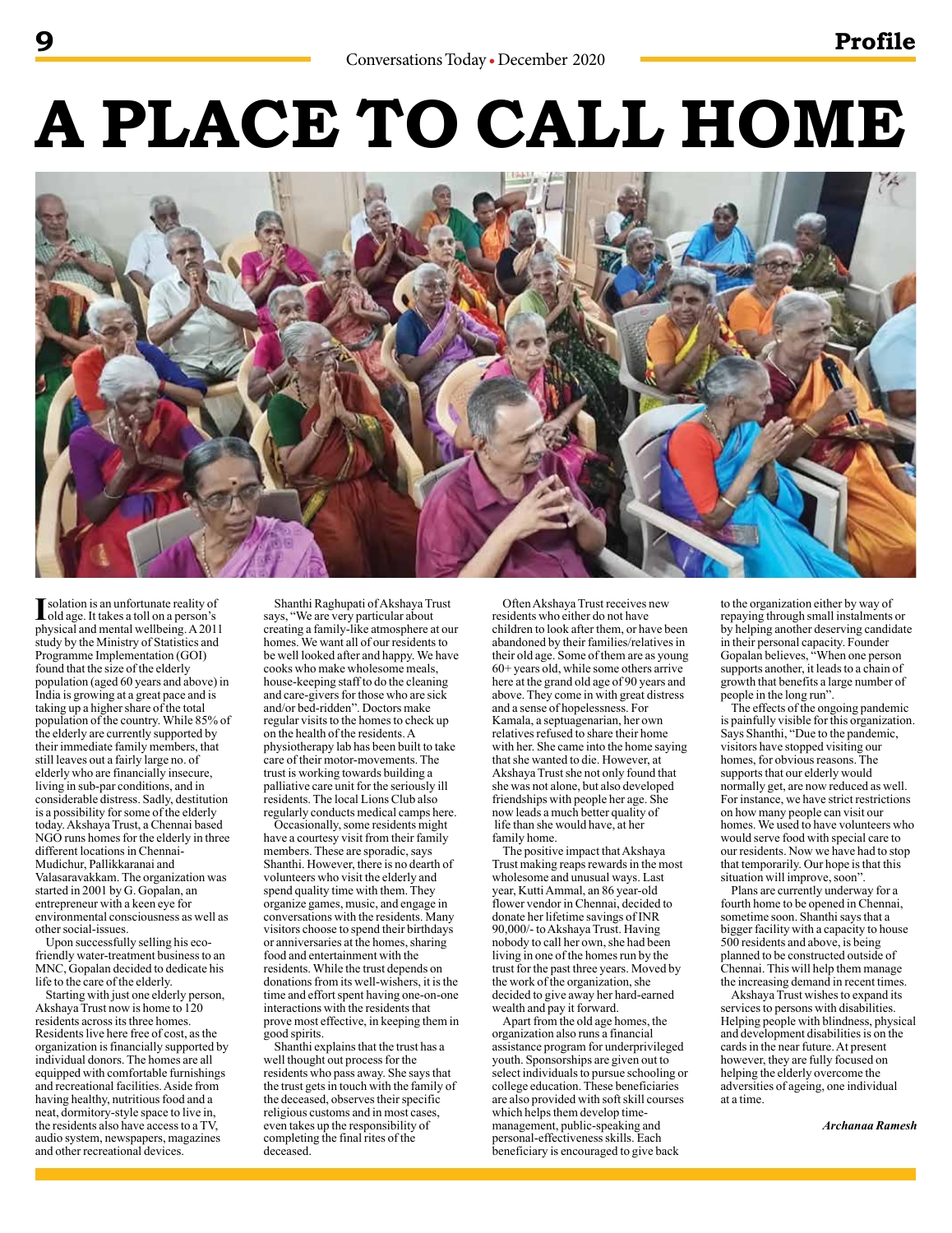### **The Purpose, Power and Potential of Social Intrapreneurs**

*Corporate professionals with a passion for social change and an entrepreneurial mindset are creating solutions to complex social problems*

In September of 2020, the Schwab Foundation for<br>
Social Entrepreneurship, a leading global platform Social Entrepreneurship, a leading global platform that accelerates outstanding models of social innovation, announced its list of 23 Social Innovation Awardees for the year. Among them was Prashant Mehra, Vice-President, Social Inclusion, at the \$1.09 bn Mindtree Ltd, who received the award under the 'corporate social intrapreneur' category.

Mindtree is a global technology services and digital transformation company. Prashant received this prestigious recognition for building open access digital platforms for the informal sector to positively impact lives and livelihoods in the areas of waste management, education, small holder farming, grassroots skilling & employment and engaging communities in problem solving. Presently over 4 million farmers, waste-pickers, primary school students, volunteers, job seekers, employers, and buyers conduct their operations on the 'Commons Platform'.

Schwab has also recognized the contributions of 3 other global corporate social intrapreneurs in: Corinne Bazina of Danone, who through Danone Communities brings together resources to support social entrepreneurs develop solutions for malnutrition, access to water and poverty alleviation; Nikola Gallombik of Yellowwoods Holdings for driving sustainability and inclusive economy through multi-sector partnerships; Hadi Wibowo of PT Bank BTPN Syariah Tbk, working to bring financial literacy and services to Indonesia's marginalized communities.

#### **The changemakers from within**

Social Intrapreneurs like Prashant, Corinne, Nikola and Hadi are changemakers within large business organizations who innovate for solutions to address largescale social and environmental challenges. It takes strong passion for social good and an entrepreneurial mindset for social intrapreneurs to be able to pitch for and execute innovative ideas for social impact, within a business ecosystem that is geared towards maximizing profits and shareholder returns.

> *"The challenge I set before anyone who condemns private-sector business is this: If you are a socially conscious person, why don't you run your business in a way that will help achieve social objectives?" – Mohammed Yunus Founder Grameen Bank and Nobel Peace Prize Winner*

Are social intrapreneurs outliers within the companies they work for, who find it necessary to question profitcentric strategies? Not quite. They are, generally, outstanding performers in their job roles. They also possess some conspicuous qualities like creative problem -solving skills, risk-taking abilities, a collaborative approach, empathetic listening and an inclusive mindset. Their heightened awareness of environmental, social and community issues helps them bring wider perspectives into discussions and demonstrate courage in decisionmaking.



Corporate professionals with a passion for social change and an entrepreneurial mindset are creating solutions to complex social problems

### **Reframing a problem as an opportunity**

It is the social intrapreneur's ability to reframe a social or environmental problem as an opportunity for creating innovative solutions for positive change, them sets them apart. A very well-known example is FMCG giant ITC's innovative e-choupal initiative. The idea of setting up rural internet kiosks to provide farmers with crop management knowledge, real time weather information, and facilitate price discovery came 2 decades ago from S. Sivakumar , then a manager in the company's agroproducts division. The initiative has evolved significantly over the years and is benefitting over 4 million farmers in 35000 villages across 10 states today, by enabling better productivity and higher price realizations. In an interview published online, Sivakumar, now Group Head, Agri and IT Business, ITC, says the poverty he saw in rural India and the fact that despite the entrepreneurial energy, there was no wealth creation, motivated him to work for rural upliftment.

Globally, Gib Bulloch one of the most celebrated Social Intrapreneurs discovered that he wanted to work for purpose, as a volunteer with VSO international at strife ridden Kosovo. This experience led him to set up Accenture Development Partnerships - a corporate social enterprise that provides development sector organisations access to Accenture's top people, knowledge and assets on a not-for-profit basis, and which delivered quarter of a billion dollars' worth of services across 70 countries in its first decade.

 *"Purpose is not a mere tagline or marketing campaign; it is a company's fundamental reason for being – what it does every day to create value for its stakeholders. Purpose is not the sole pursuit of profits but the animating force for achieving them. Profits are in no way inconsistent with purpose – in fact, profits and purpose are inextricably linked."* 

*Larry Fink, CEO of Blackrock (an investment management corporation)*

#### **SIs in the Decade of Action**

In companies, large and small, across sectors, many more Social Intrapreneurs are making their presence felt through their impactful and inspirational actions. There is a changemaker in the HR manager who initiates hiring of persons with disability and creates an inclusive workplace; in the product manager who proposes the inclusion of an affordable product line to cater to the needs of the bottom of the pyramid, in the procurement in-charge who sources products from marginalized communities, and many others. While the scale of impact may yet be small in some cases, they have begun to demonstrate the possibilities of aligning business and social goals.

"Purpose is not a mere tagline or marketing campaign; it is a company's fundamental reason for being – what it does every day to create value for its stakeholders. Purpose is not the sole pursuit of profits but the animating force for achieving them. Profits are in no way inconsistent with purpose – in fact, profits and purpose are inextricably linked.'

### **Larry Fink, CEO of Blackrock (an investment management corporation)**

This is happening at a time when there is growing demand for businesses to contribute to solving social and environmental challenges from all important stakeholders, including investors, consumers, employees, communities and governments. The first year of the decade of ambitious action for achieving the UN's sustainable development goals is drawing to a close. The pandemic has resulted in significant set- backs to the progress made to achieving the goals. The crisis has also reemphasised the need for galvanized action by individuals, institutions, civil society organizations, governments and businesses.

 In such a scenario, Social Intrapreneurship as force for good is gathering momentum. There are global networks of Social Intrapreneurs emerging as platforms for sharing ideas and strategies. The power and potential of social intrapreneurs are being discovered & acknowledged by domestic and global corporations and recognized & celebrated by the development and the corporate sectors.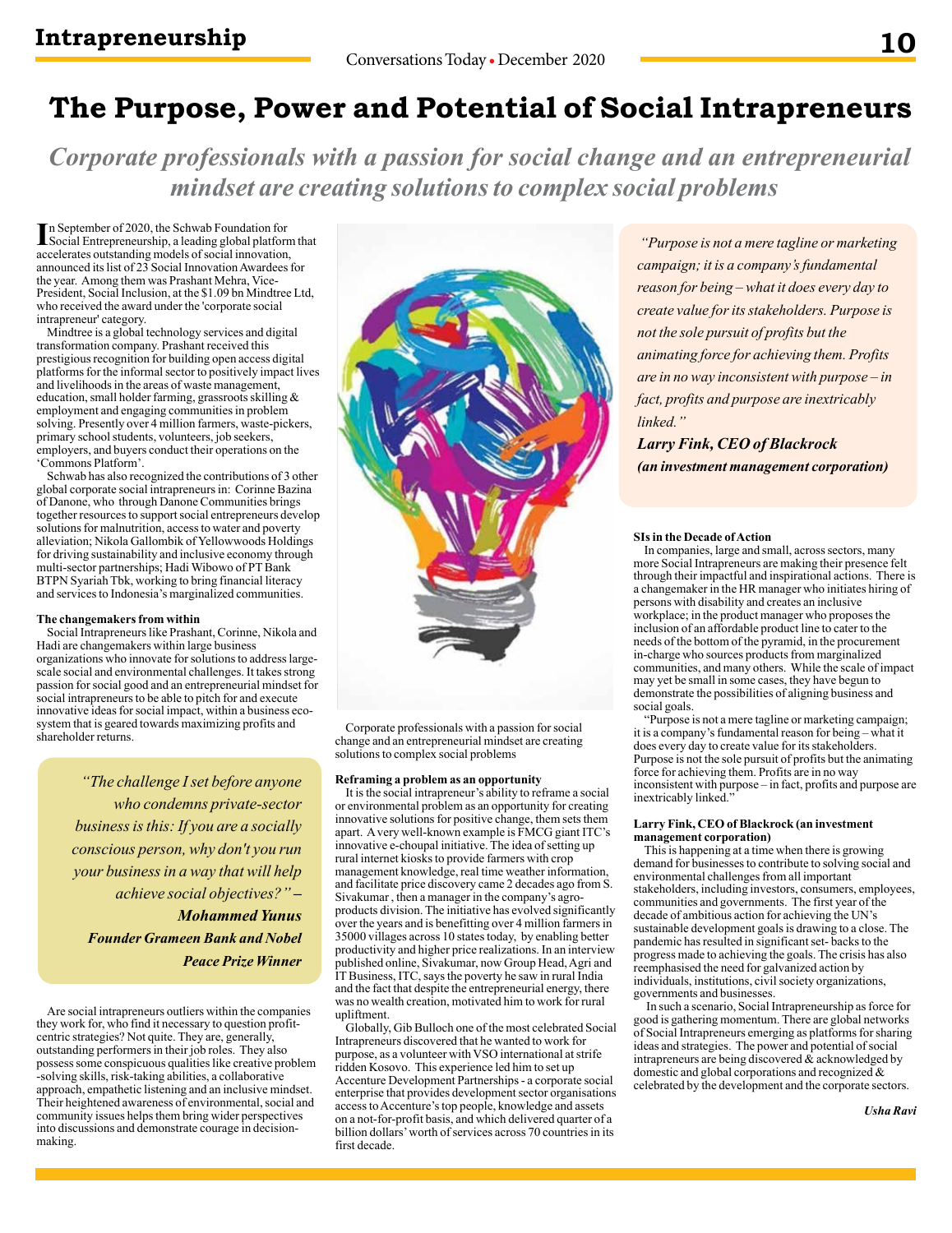# **Battle of the Buffet 2020**



### *A quick chat with our co-oraganisers*



### **MR. TARUN MAHADEVAN, TRUSTEE, CHENNAI MISSION**

### **What are the highlights of the 12th edition of BoB?**

Considering the ongoing pandemic, it was a hard decision for us to proceed with BoB. However, with most of our NGO partners usual funding channels being stopped due to the wider economic impact of the pandemic, they needed our support more now than before. Hence, considering the safety and wellbeing of all our stakeholders, we decided to go ahead with a virtual concert to entertain the donors and their families/colleagues.

The tricky part is that BoB is not BoB without the food! Thus, we had to step up our game and deliver the food to donor's residences to enjoy a mini spread. This will be the first time such a large delivery will be taking place as we deliver food to over 150 locations in Chennai.

### **Do you think a virtual event this time would have as much impact as the earlier events had?**

I think it definitely will. Impact is often time centric, and with the current times being tough, a virtual event will deliver the required impact. BoB's fundamentals are championing social cause, with its motto "Triggering Social appetite". The virtual event is only a medium to trigger that appetite. The medium being used is not necessarily to be of great importance as long as the message/ethos of the concept is being conveyed.

### **From a donor perspective, what would be the key take-aways from BoB this year?**

I think the biggest takeaway will be that when times are okay, everyone is happy to support and donate towards good causes. However, this year, with everyone knowing that times have been tough, donors will realize it is all the more important to support and extend a helping hand to the various NGO's. Through thick and thin I suppose!

### **PRASANNA, DIRECTOR, ARAM PORUL**

### **What are the processes followed to enroll NGOs for BoB each year?**

We start the NGO enrolment process from the month of May each year. A mailer is coordinated to all the NGOs in our database inviting them to be part of the BOB event. Those with 12A and 80G certificates alone are eligible to apply. Our team conducts due-diligence on those who have expressed interest to participate in the BOB, after which the selected NGOS are onboarded for the BOB event. We have networked with Give India, online donation platform to ease the donation process. The selected NGO shares with Give India the details of project for which they are raising funds.

### **Has this event brought in the lesser known NGOs to manifold?**

Of course! We have provided visibility to grassroot NGOs as well as lesser known NGOS through the BoB event. Our Project bank has been an attractive proposition for NGOs to participate as it gives them opportunity for them to reach out to many individual donors as well as corporate donors.

### **About the common pool and how this is shared with the participating NGOs?**

Apart from NGOs raising funds through the Give India platform, the BoB organisers raise funds through their network. This feeds into a 'Common Pool' fund, that has been created with an intention to share funds to NGOs who need the most. We have corporate houses contributing to this Common Pool fund. The Grants committee selects the NGOs based on their project proposal and after a thorough due diligence process the funds are disbursed. Periodic monitoring of these projects are also carried out.